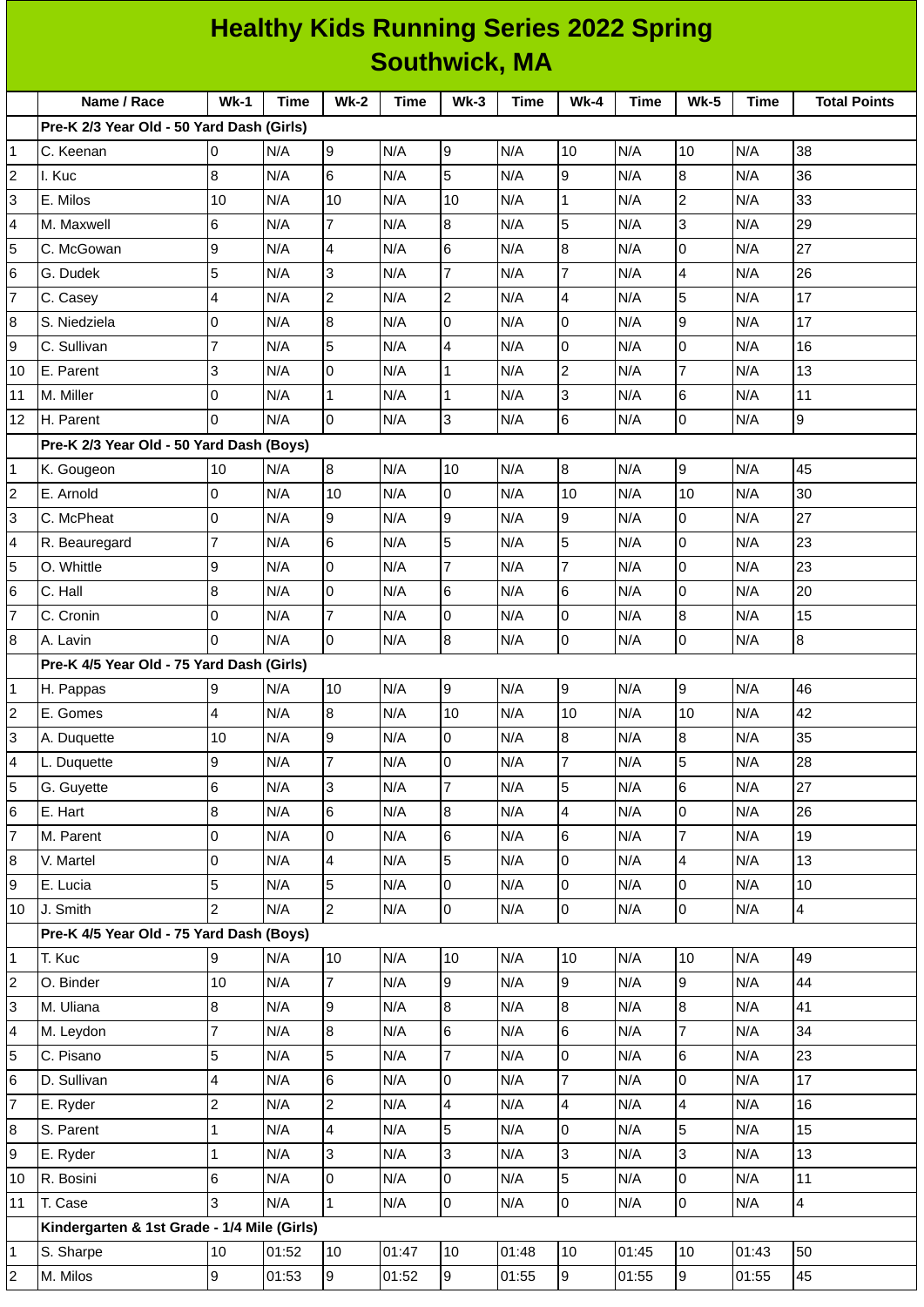## **Healthy Kids Running Series 2022 Spring Southwick, MA**

| 3              | E. Niedziela                               | $\overline{7}$                 | 02:06          | $\overline{7}$ | 02:01          | 0                              | N/A            | $\overline{8}$               | 01:58          | 3                              | 02:48          | 25             |
|----------------|--------------------------------------------|--------------------------------|----------------|----------------|----------------|--------------------------------|----------------|------------------------------|----------------|--------------------------------|----------------|----------------|
| 4              | O. Miller                                  | O                              | N/A            | $\bf{8}$       | 01:57          | 5                              | 02:12          | 6                            | 02:02          | 6                              | 02:06          | 25             |
| 5              | D. McGowan                                 | 6                              | 02:08          | $\,6$          | 02:02          | 8                              | 02:03          | 5                            | 02:05          | $\mathsf 0$                    | N/A            | 25             |
| 6              | N. Sweet                                   | 3                              | 02:16          | $\mathsf 0$    | N/A            | $\overline{7}$                 | 02:06          | 4                            | 02:07          | $\, 8$                         | 02:04          | 22             |
| 7              | R. Beauregard                              | 4                              | 02:10          | 4              | 02:11          | 6                              | 02:10          | $\overline{c}$               | 02:10          | 5                              | 02:14          | 21             |
| 8              | M. Yasutomo                                | 5                              | 02:09          | 4              | 02:11          | 4                              | 02:13          | $\overline{3}$               | 02:09          | 4                              | 02:18          | 20             |
| 9              | G. Weah                                    | $\overline{c}$                 | 02:17          | 5              | 02:04          | 0                              | N/A            | $\overline{c}$               | 02:10          | $\overline{7}$                 | 02:05          | 16             |
| 10             | G. Marks                                   | 8                              | 02:03          | $\overline{0}$ | N/A            | 0                              | N/A            | $\overline{7}$               | 02:01          | $\mathsf 0$                    | N/A            | 15             |
|                | Kindergarten & 1st Grade - 1/4 Mile (Boys) |                                |                |                |                |                                |                |                              |                |                                |                |                |
| 1              | J. Leydon                                  | 10                             | 01:31          | 10             | 01:25          | 10                             | 01:39          | 10                           | 01:35          | 10                             | 01:33          | 50             |
| 2              | C. Uliana                                  | 8                              | 01:57          | $\overline{8}$ | 01:41          | $\overline{7}$                 | 01:56          | 6                            | 02:02          | $\overline{7}$                 | 01:51          | 36             |
| 3              | M. Gauthier                                | $\mathsf 0$                    | N/A            | 9              | 01:40          | 8                              | 01:53          | $\boldsymbol{8}$             | 01:52          | $\, 8$                         | 01:47          | 33             |
| 4              | R. Heck                                    | $\overline{7}$                 | 02:01          | $6\phantom{a}$ | 01:46          | 6                              | 01:59          | 4                            | 02:10          | 6                              | 02:03          | 29             |
| 5              | A. Saczawa                                 | 6                              | 02:02          | $\overline{7}$ | 01:44          | 6                              | 01:59          | 5                            | 02:08          | 5                              | 02:17          | 29             |
| 6              | T. Sorcinelli                              | 0                              | N/A            | $\mathsf 0$    | N/A            | 0                              | N/A            | $\boldsymbol{9}$             | 01:39          | 9                              | 01:39          | 18             |
| 7              | V. Pisano                                  | 9                              | 01:48          | $\overline{0}$ | N/A            | 9                              | 01:47          | $\mathsf 0$                  | N/A            | 0                              | N/A            | 18             |
| 8              | E. McPheat                                 | $\overline{c}$                 | 02:15          | $\overline{c}$ | 02:09          | 4                              | 02:12          | $\overline{7}$               | 02:01          | $\mathsf 0$                    | N/A            | 15             |
| 9              | C. Casey                                   | 1                              | 02:19          | 3              | 02:07          | 3                              | 02:21          | $\overline{c}$               | 02:13          | 5                              | 02:17          | 14             |
| 10             | S. Roberts                                 | $\overline{\mathcal{L}}$       | 02:14          | 4              | 02:04          | 0                              | N/A            | 3                            | 02:11          | $\mathsf 0$                    | N/A            | 11             |
| 11             | P. Rennow                                  | $\mathbf 1$                    | 02:21          | 5              | 01:47          | 0                              | N/A            | $\mathbf 1$                  | 02:21          | $\mathsf 0$                    | N/A            | $\overline{7}$ |
| 12             | L. Lucia                                   | 5                              | 02:05          | $\mathbf{1}$   | 02:12          | 0                              | N/A            | 0                            | N/A            | 0                              | N/A            | 6              |
| 13             | L. Bosini                                  | 4                              | 02:14          | O              | N/A            | 0                              | N/A            | $\mathbf{1}$                 | 02:17          | $\overline{0}$                 | N/A            | 5              |
| 14             | A. Peirce                                  | $\mathbf{1}$                   | 04:28          | $\mathbf 1$    | 03:59          | $\mathbf{1}$                   | 03:39          | $\mathbf{1}$                 | 04:07          | $\pmb{0}$                      | N/A            | 4              |
| 15             | A. Bailey                                  | O                              | N/A            | $\overline{1}$ | 02:20          | $\overline{c}$                 | 02:38          | $\mathbf 1$                  | 02:51          | $\mathsf 0$                    | N/A            | 4              |
| 16             | L. Lavin                                   | $\mathbf{1}$                   | 02:56          | $\mathbf{1}$   | 02:39          | $\mathbf{1}$                   | 03:11          | $\overline{0}$               | N/A            | $\mathsf 0$                    | N/A            | 3              |
|                | 2nd & 3rd Grade - 1/2 Mile (Girls)         |                                |                |                |                |                                |                |                              |                |                                |                |                |
| 1              | J. Gould                                   | 10                             | 03:43          | 10             | 03:21          | 9                              | 03:28          | $\boldsymbol{9}$             | 03:27          | 9                              | 03:32          | 47             |
|                |                                            |                                |                |                |                |                                |                |                              |                | $\bf{8}$                       |                | 39             |
| $\overline{c}$ | A. Maxwell                                 | 9                              | 03:47          | $\overline{7}$ | 03:44          | $\overline{7}$                 | 03:47          | $\bf{8}$                     | 03:45          |                                | 03:40          |                |
| 3              | G. Sorcimella                              | l0                             | N/A            | 9              | 03:30          | 10                             | 03:22          | 10                           | 03:24          | 10                             | 03:30          | 39             |
| 4              | L. Pascuzzi                                | $\overline{7}$                 | 03:53          | 5              | 03:52          | 8                              | 03:45          | 6                            | 03:49          | 5                              | 04:00          | 31             |
| 5              | D. Berger                                  | 8                              | 03:49          | 8              | 03:42          | 0                              | N/A            | $\overline{7}$               | 03:46          | 7                              | 03:41          | 30             |
| 6              | S. Saczawa                                 | 6                              | 03:58          | $6\phantom{a}$ | 03:46          | 5                              | 03:59          | 4                            | 04:07          | 6                              | 03:55          | 27             |
| 7              | K. Gomes                                   | 3                              | 04:31          | $\overline{4}$ | 03:53          | 6                              | 03:51          | 5                            | 03:57          | 4                              | 04:02          | 22             |
| 8              | E. McGowan                                 | 5                              | 04:09          | 3              | 04:17          | 4                              | 04:03          | 3                            | 04:19          | 0                              | N/A            | 15             |
| 9              | A. Berthiaume                              | $\overline{\mathcal{L}}$       | 04:21          | $\overline{c}$ | 04:18          | 3                              | 04:38          | $\overline{0}$               | N/A            | $\mathsf 0$                    | N/A            | 9              |
| 10             | A. Martel                                  | $\mathbf 1$                    | 05:58          | $\mathbf{1}$   | 04:58          | $\mathbf{1}$                   | 05:06          | $\overline{2}$               | 05:25          | 3                              | 05:42          | 8              |
| 11             | A. Berthiaume                              | $\overline{c}$                 | 04:40          | $\mathbf{1}$   | N/A            | $\overline{c}$                 | 04:41          | 0                            | N/A            | 0                              | N/A            | 5              |
| 12             | M. Jones                                   | $\mathbf{1}$                   | 05:54          | $\mathbf{1}$   | N/A            | 0                              | N/A            | $\mathbf 1$                  | 06:11          | $\mathsf 0$                    | N/A            | 3              |
| 13             | O. Rudd                                    | $\mathbf{1}$                   | 07:25          | $\overline{2}$ | 04:18          | 0                              | N/A            | 0                            | N/A            | $\mathsf 0$                    | N/A            | 3              |
|                | 2nd & 3rd Grade - 1/2 Mile (Boys)          |                                |                |                |                |                                |                |                              |                |                                |                |                |
| 1              |                                            | 9                              | 03:42          |                | 03:51          |                                | 03:45          | $\bf{8}$                     | 03:33          |                                | 03:49          | 42             |
| 2              | H. Cigal<br>L. Pisano                      | 10                             | 03:37          | 8<br>O         | N/A            | 9<br>10                        | 03:38          | 10                           | 03:29          | $\bf{8}$<br>9                  | 03:26          | 39             |
| 3              | J. Gougeon                                 | l0                             | N/A            | 10             | 03:41          | $8\,$                          | 03:46          | $\overline{9}$               | 03:30          | 10                             | 03:21          | 37             |
| 4              |                                            |                                | 04:00          | 9              |                | $\overline{7}$                 |                | 6                            | 03:45          | $\overline{7}$                 | 03:52          | 35             |
|                | E. Pappas                                  | $\,6$<br>$\overline{7}$        |                |                | 03:43          |                                | 03:47          |                              |                |                                |                |                |
| 5              | T. Pascuzzi                                |                                | 03:57          | $\,6$          | 03:55          | 5                              | 04:14          | 3                            | 04:08          | 6                              | 04:13          | 27             |
| 6<br>7         | A. Sweet                                   | $\, 8$                         | 03:49          | $\overline{0}$ | N/A            | 6                              | 03:59          | $\overline{c}$               | 04:16          | 4                              | 04:24          | 20             |
|                | C. Fager                                   | 5                              | 04:07          | 4              | 04:07          | 0                              | N/A            | 5                            | 04:02          | 5                              | 04:17          | 19             |
| 8<br>9         | S. Sharpe<br>E. Rivera                     | $\overline{c}$<br>$\mathbf{1}$ | 04:15<br>04:46 | 8<br>5         | 03:51<br>03:57 | $\overline{c}$<br>$\mathbf{1}$ | 04:30<br>04:35 | $\mathbf{1}$<br>$\mathbf{1}$ | 04:27<br>04:20 | $\overline{c}$<br>$\mathsf{S}$ | 04:39<br>04:35 | 15<br>11       |